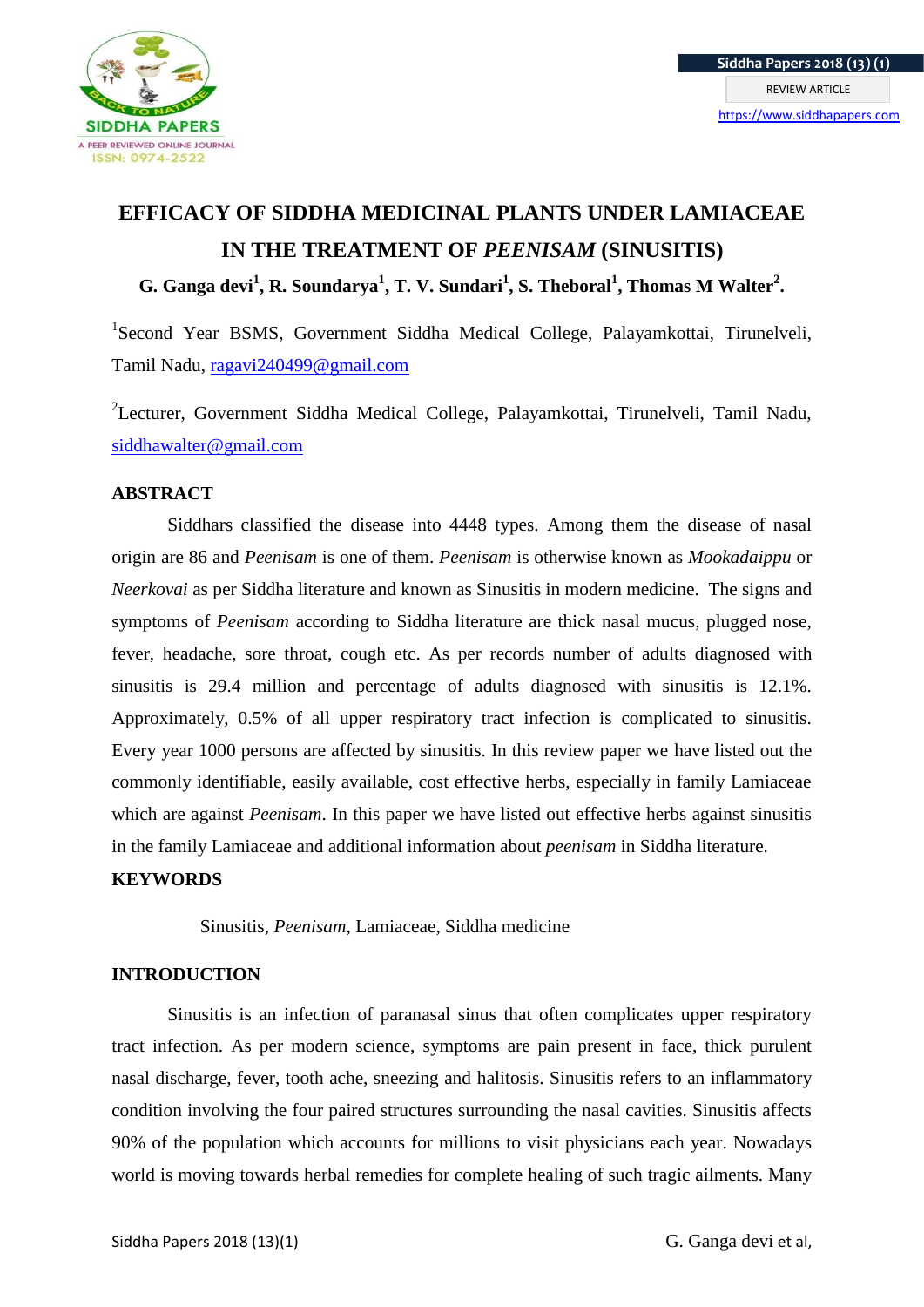herbs are used in treating sinusitis because of their ant-inflammatory and antioxidant property. Siddha literatures have mentioned about many remedies for the treatment and management of sinusitis which includes both herbal and poly-herbal formulations. Some of those are mentioned and briefly explained in this paper based on the specific characters of the family.

## **METHODOLOGY**

 Out of the 55 plants we identified as having effectiveness in treating sinusitis 6 plants belonged to this LAMIACEAE family. Most of the plants in Lamiaceae have expectorant and stimulant actions. Hence these are considered to have activity against Sinusitis.

#### *PEENISAM* **IN SIDDHA**

 According to Siddha system of medicine, sinusitis is caused by the dearrangement of the humours (*Mukkutram*) due to various factors.

#### **CAUSES**

- 1. *Miguntha kulirntha neerai parugal* (Over consumption of cold water)
- 2. *Kulirntha kaatril eedupadal* (Exposure to cold air)
- 3. *Puzhuthi padinthula kaatrai svaasithal* (Inhalation of polluted air)
- 4. *Thummalai undupanum porutkalai nugarthal* (Inhalation of substance which cause dust allergy)
- 5. *Udal veppamadainthirrukum pothu iyathaai perruka kudiya kulirntha neeril thalai mulugal* (Intake of very cold water when the body is of much heat)
- 6. *Kulirchiyana porutkalai utkolal* (over consumption of chilled foods)
- 7. *Than dhesamallathu veru naadugaluku sendru sila samayam asuthamaana neerai payanpaduthuthal* (Frequent change of water and drinking contaminated water)
- 8. *Kaneer vadithal* (Dribbling of water from eyes)
- 9. *Alavukku migunthu allathu kurainthu nithirai kollal* (insomnia and excessive sleeping)
- 10. *Meganoi* (Veneral diseases)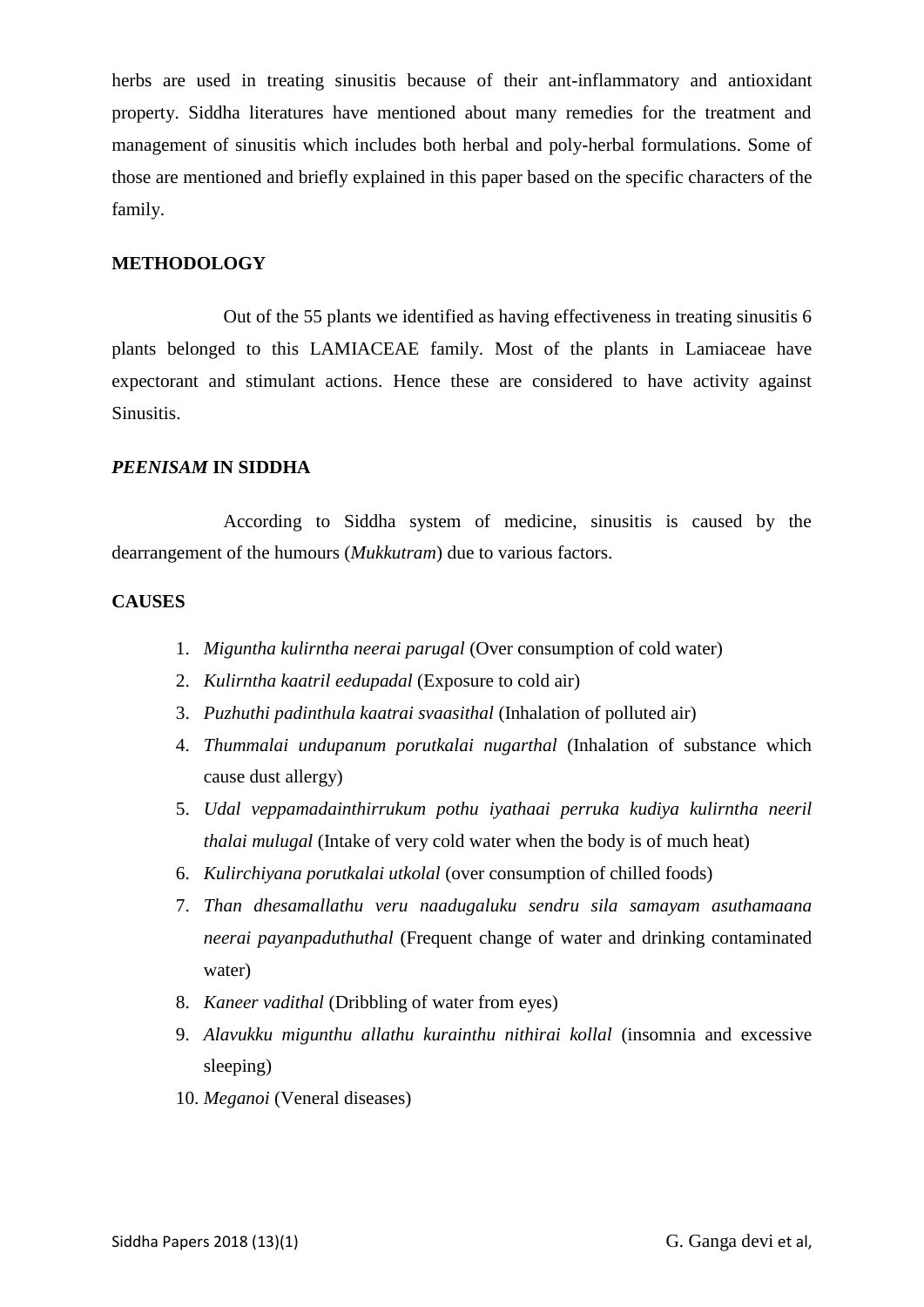- 1. *Mookil namaichal* (Irritation in the nose)
- 2. *Kankal sivanthu kaneer vadithal* (Redness and dribbling of water from eyes)
- 3. *Thalai noi* (Head ache)
- 4. *Moochu thinaral* (Wheezing)
- 5. *Mukilirunthu Pani Neer pola sottuthal* (Dribbling of water from nose)
- 6. *Kaathil namaichal* (Itching in the ears)

## *MUKKUTTRAM*

 Due to the increase in body heat and food habits, the *pitha* is increased in the body and at the same time the *kabham* gets dominated over *pitham*. And finally the disease is reflected as the domination of *kabham*.

### *NAADI*

*Pithakabham*

## **CLASSIFICATIONS OF** *PEENISAM*

#### **According to the texts** *siddha maruthuvam and noinadal noi muthal nadal*

 *Peenisam* has been classified into nine types. They are

- *1. Vali peenisam*
- *2. Azhal peenisam*
- *3. Iya peenisam*
- *4. Neer peenisam*
- *5. Kuruthi Peenisam*
- *6. Seezh Peenisam*
- *7. Siraai peenisam*
- *8. Mulai peenisam*
- *9. Kazhuthu peenisam*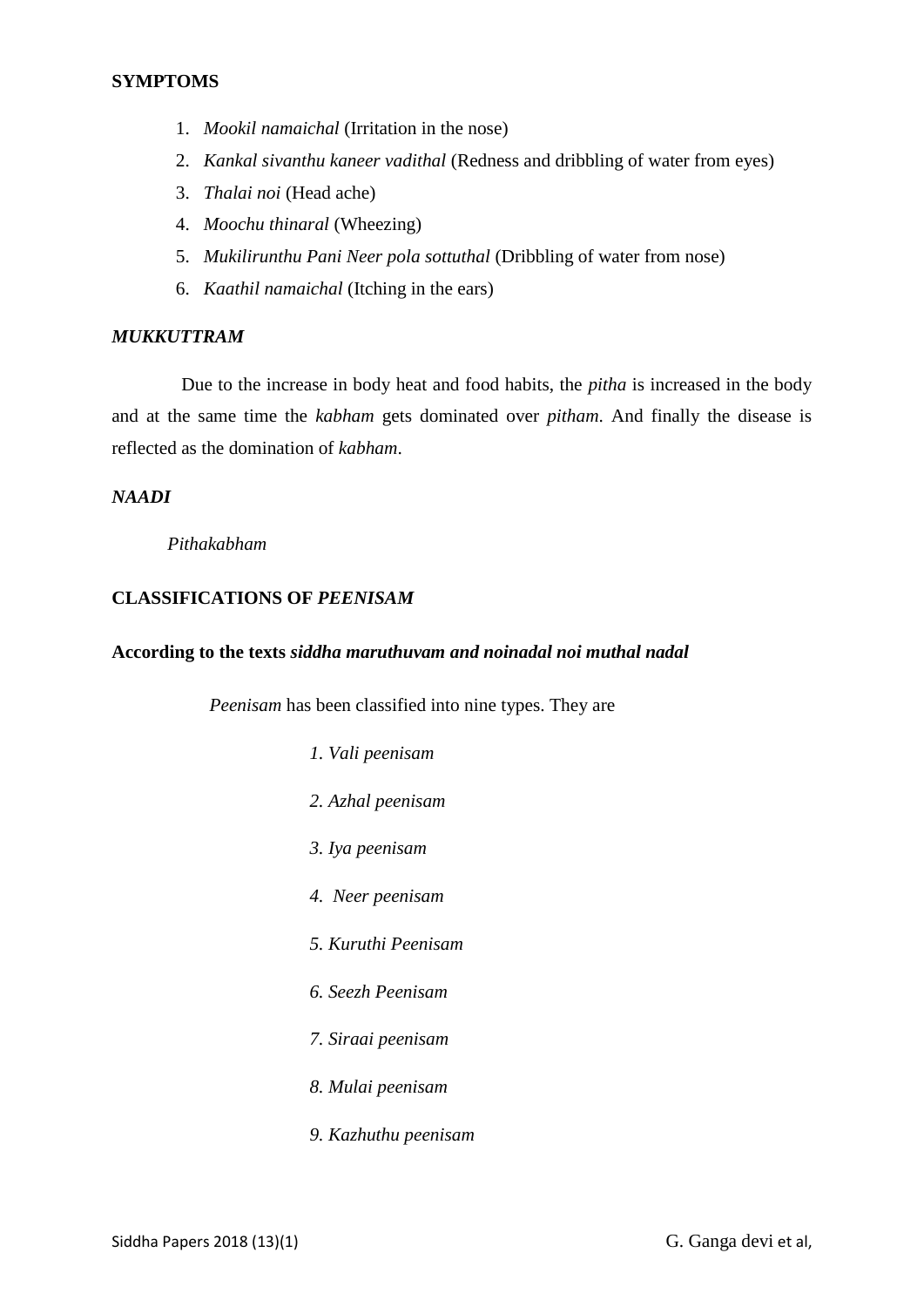#### **MODERN ASPECTS OF SINUSITIS**

## **CAUSES**

Sinusitis can stem from various factors but it always result from fluid becoming trapped in the sinuses.

## **TYPES**

- 1. Acute sinusitis
- 2. Sub-acute sinusitis
- 3. Chronic sinusitis

### Herbs effective against sinusitis

Plants for the treatment of sinusitis in Lamiaceae family.

- 1. *Thumbai* (Leucas aspera)
- 2. *Karuppuravali* (Anisochilus carnosus)
- 3. *Thazhuthalai* (Clerodendrum phlomoidis)
- 4. *Pidangunari* (Premna tomentosa)
- 5. *Kandubharangi* (Clerodendrum serratum)
- 6. *Thulasi* (Ocimum sanctum)

## **HERBS BELONGING TO LAMIACEAE**

| S.No | <b>Botanical name</b> | <b>Common</b> | Phytochemical          | <b>Diseases cured</b>   |
|------|-----------------------|---------------|------------------------|-------------------------|
|      | (Tamil name)          | name          | constituents           |                         |
| 1.   | Leucus aspera         | Thumbe        | Isoquninoline,         | Peenisam                |
|      | (Thumbai)             |               | Pyridine, Pyrrolidine  | (sinusitis),            |
|      |                       |               |                        | <i>Irumal</i> (cough),  |
|      |                       |               |                        | Thalaivali (head        |
|      |                       |               |                        | ache)                   |
| 2.   | Coleus                | Thick leaved  | Flavonoids, Saponins,  | Peenisam                |
|      | aromaticus-           | lavender      | Alkaloids              | (sinusitis),            |
|      | (karuppuravalli)      |               |                        | Irumal (cough),         |
|      |                       |               |                        | Sali (cold)             |
| 3.   | Clerodendrum          | Wind killer   | Flavonoids, Terpenoids | Peenisam                |
|      | phlomoidis-           |               |                        | (sinusitis),            |
|      | (Thazhuthaazhai)      |               |                        | <i>pandu</i> (anaemia), |
|      |                       |               |                        | Siruneer kadupu,        |
|      |                       |               |                        | erivu (UTI              |
|      |                       |               |                        | infection)              |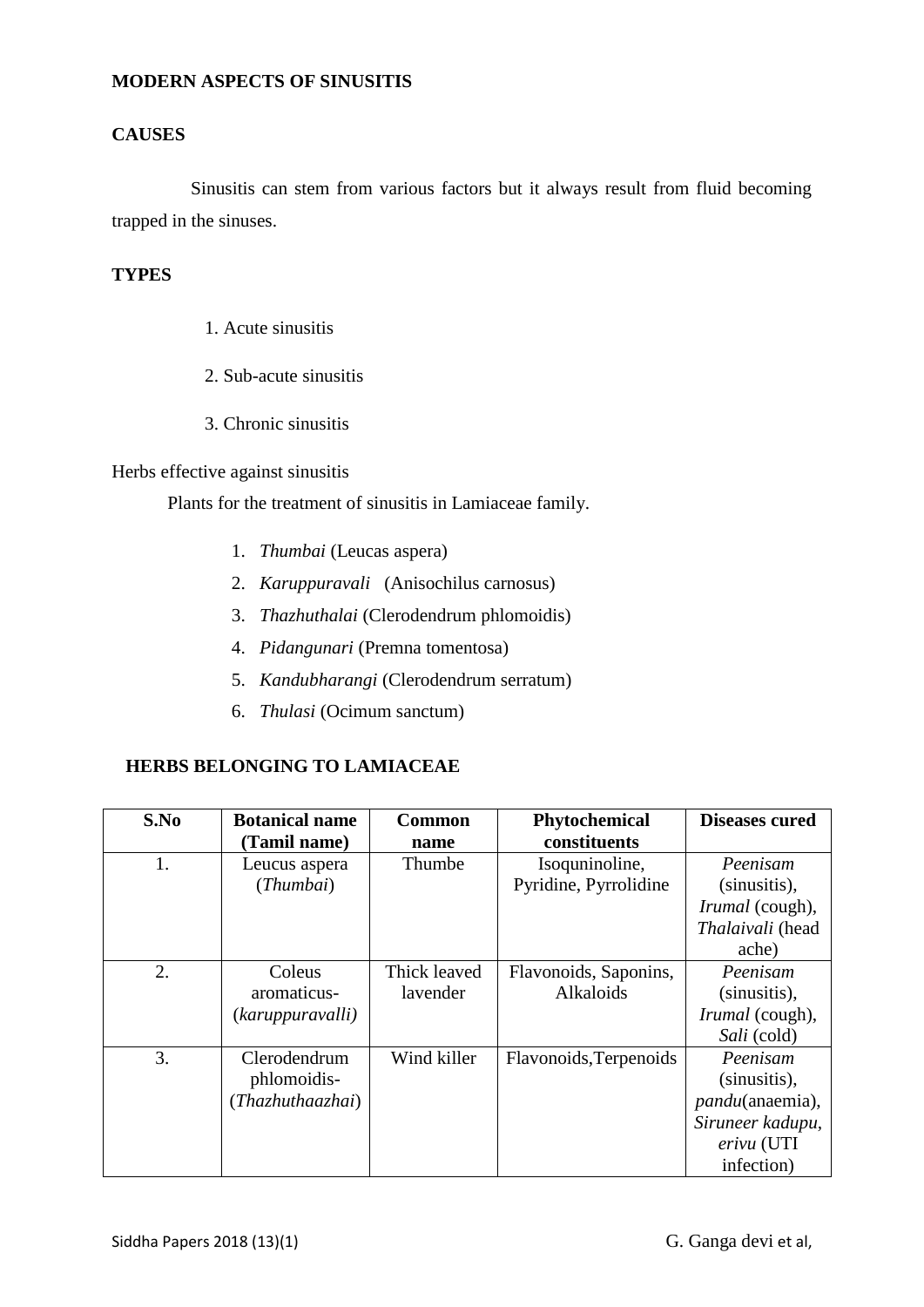| $\overline{4}$ . | Premna          | Premna        | Petroleum ether, ethyl | Peenisam          |
|------------------|-----------------|---------------|------------------------|-------------------|
|                  | tomentosa-      |               | acetate, methanol      | (sinusitis),      |
|                  | (Pidangu nari)  |               |                        | serriyamai        |
|                  |                 |               |                        | (Indigestion)     |
| 5.               | Clerodendrum    | Beetle killer | Saponins, sterols      | Peenisam          |
|                  | serratum-       |               | ,flavonoids            | (sinusitis),      |
|                  | (kandubharangi) |               |                        | (fever),<br>Suram |
|                  |                 |               |                        | Eraippu           |
|                  |                 |               |                        | (Asthma)          |
| 6.               | Ocimum          | Holy basil    | Saponin, flavonoids,   | Peenisam          |
|                  | sanctum-        |               | triterpenoids, tannins | (sinusitis),      |
|                  | (Thulasi)       |               |                        | (fever),<br>Suram |
|                  |                 |               |                        | Sali (cold)       |

## **RELEVENT STUDIES- DATA COLLECTION**

| <b>Botanical</b><br>name- | <b>Activity</b>     | Interpretation    | <b>Reference</b>           |
|---------------------------|---------------------|-------------------|----------------------------|
| <b>Tamil name</b>         |                     |                   |                            |
| 1)Leucus<br>aspera-       | Anti-staphylococcus | Control sinusitis | Ai Lan<br>chew<br>et       |
| <b>Thumbai</b>            | aureus              |                   | al, 2012                   |
| 2) Coleus aromaticus-     | Anti-staphylococcus | Control sinusitis | .P.P<br>Vijaya<br>al<br>et |
| karuppuravalli            | aureus              |                   | 2016                       |
| 3)Clerodendrum            | Anti-staphylococcus | Control sinusitis | A.Hannah Hepsibah          |
| phlomoidis-               | aureus              |                   | et al 2017A                |
| Thazhuthalai              |                     |                   |                            |
| 4) Premna tomentosa-      | Anti-staphylococcus | Control sinusitis | R.Perumalsamy et al        |
| pidangunaari              | aureus              |                   | 2000                       |
| 5)Clerodendrum            | Anti-staphylococcus | Control sinusitis | Vidya.S et al 2010         |
| serratum-                 | aureus              |                   |                            |
| Kandubharangi             |                     |                   |                            |
| 6)Ocimum                  | Anti-staphylococcus | Control sinusitis | Surender singh et al       |
| sanctum-Thulasi           | aureus              |                   | 2005                       |
|                           |                     |                   |                            |
|                           |                     |                   |                            |
|                           |                     |                   |                            |

### **DISCUSSION**

Untreated sinusitis may lead to many complications such as asthma, bronchitis and tuberculosis. The aetiology of this condition is due to many factors like pollution, etc. In modern medicine surgical treatment includes Sub Mucosal Remission (SMR), for Deviated Nasal Septum (DNS), other such treatment includes Ethomomidectomy and Antrostomy, Sphenoidotomy, Frontal sinustomus, CSF Rhinorrhoea, Caldwell Luc, Orbital and Optic nerve decompression which are invasive in nature. Herbs which reduces *kabham* and increases *pitham* may be a better selection for the non-invasive type of treatment.